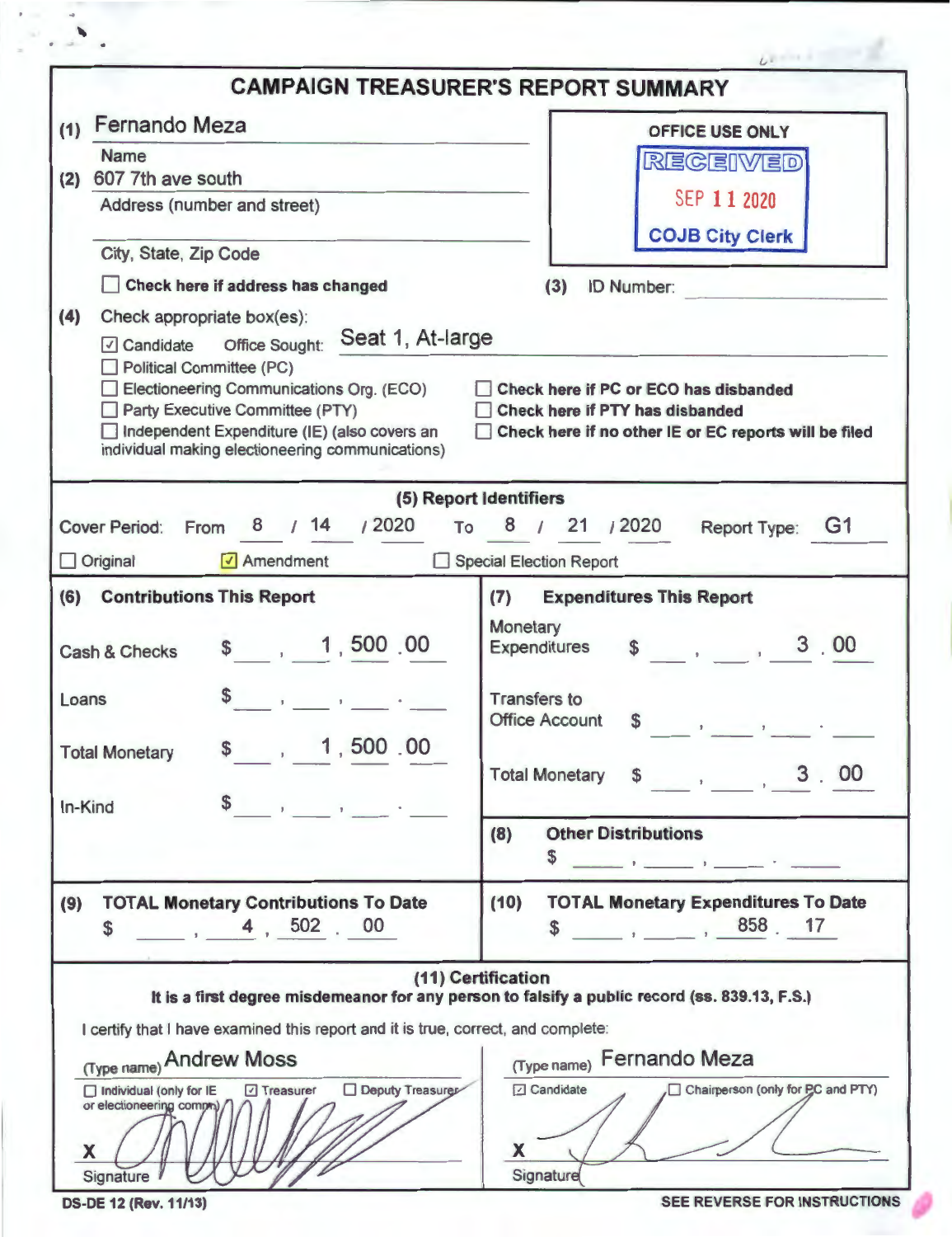## **CAMPAIGN TREASURER'S REPORT - ITEMIZED CONTRIBUTIONS**

|                      | $(1)$ Name                               | Fernando Meza<br>(2) I.D. Number                                                                                 |               |                                  |                             |                                                  | G1                |                |
|----------------------|------------------------------------------|------------------------------------------------------------------------------------------------------------------|---------------|----------------------------------|-----------------------------|--------------------------------------------------|-------------------|----------------|
|                      |                                          | (3) Cover Period $08$ $14$ $12020$                                                                               |               |                                  |                             | through $08$ / $21$ / $2020$ (4) Page $1$ of $1$ |                   |                |
|                      | (5)<br>Date<br>(6)<br>Sequence<br>Number | (7)<br><b>Full Name</b><br>(Last, Suffix, First, Middle)<br><b>Street Address &amp;</b><br>City, State, Zip Code | Type          | (8)<br>Contributor<br>Occupation | (9)<br>Contribution<br>Type | (10)<br>In-kind<br>Description                   | (11)<br>Amendment | (12)<br>Amount |
| 08<br>ı              | 17<br>2020<br>$\mathcal{I}$<br>$\prime$  | Keith Doherty<br>927 4th Ave North<br>Jacksonville Beach,<br>Florida 32250                                       | $\mathbbm{1}$ | <b>Business</b><br>Owner         | <b>CHE</b>                  |                                                  |                   | \$500.00       |
| 08<br>$\overline{a}$ | 17 2020                                  | Jax Beach AF, LLC<br>177 4th Ave North,<br>Suite 200<br>Jacksonville Beach,<br>Florida 32250                     | в             | <b>Building</b><br>Devloper      | CHE                         |                                                  |                   | \$1,000.00     |
|                      |                                          |                                                                                                                  |               |                                  |                             |                                                  |                   |                |
|                      | $1 \quad 1$                              |                                                                                                                  |               |                                  |                             |                                                  |                   |                |
|                      | $\frac{1}{2}$                            |                                                                                                                  |               |                                  |                             |                                                  |                   |                |
|                      |                                          |                                                                                                                  |               |                                  |                             |                                                  |                   |                |
|                      |                                          |                                                                                                                  |               |                                  |                             |                                                  |                   |                |

 $\mathbb{R}^n$ 

**OS-DE 13 (Rev. 11/13)** SEE REVERSE FOR INSTRUCTIONS AND CODE VALUES